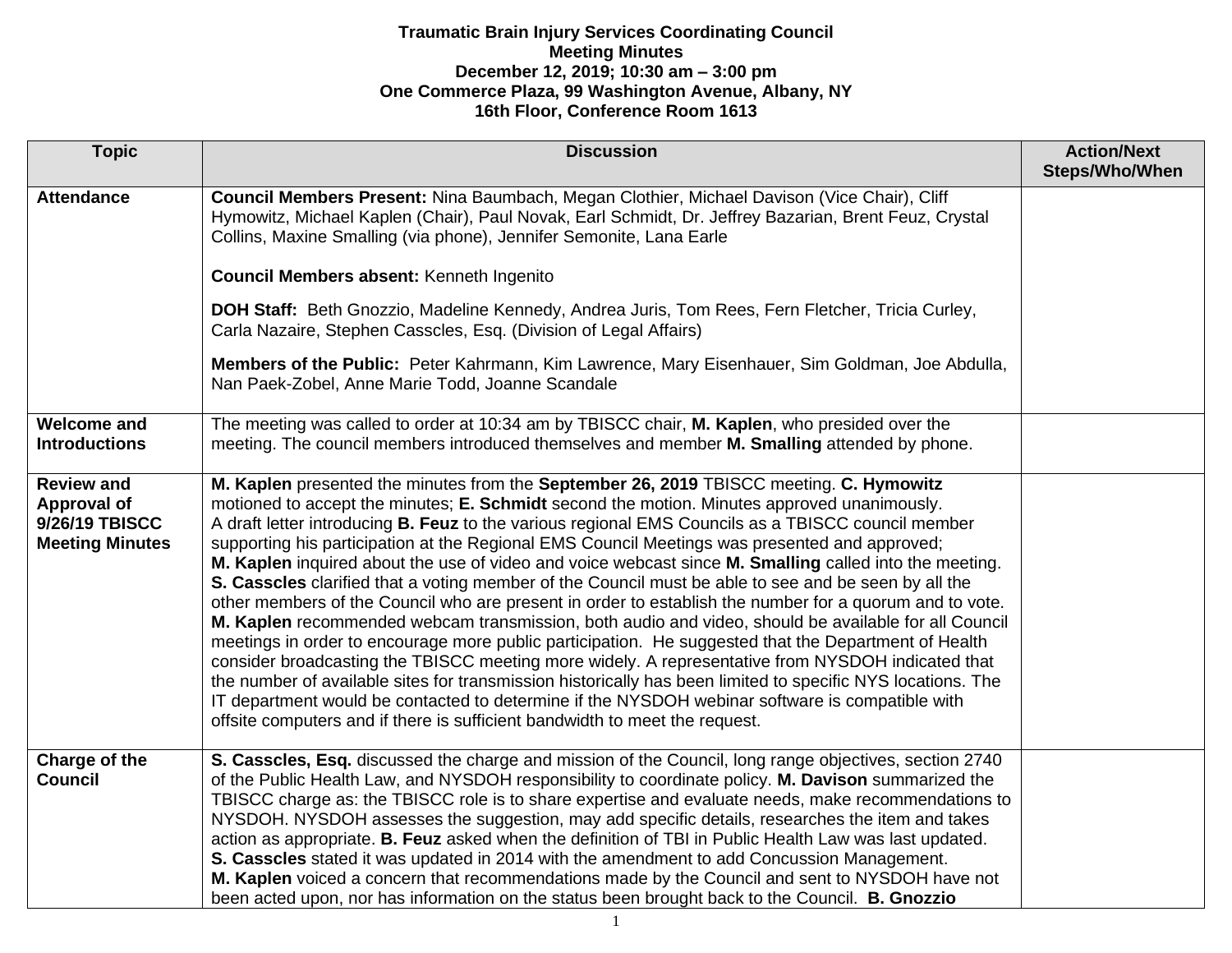|                                        | <b>POLITIOUR, OUTRETCHCE INDUIT TOTO</b>                                                                                                                                                                                                                                                                                                                                                                                                                                                                                                                                                                                                                                                                                                                                                                                                                                                                                                                                                                                                                                                                                                                                                                                                                                                                                                                                                                                                                                                                                                                                                                                                                                    |  |
|----------------------------------------|-----------------------------------------------------------------------------------------------------------------------------------------------------------------------------------------------------------------------------------------------------------------------------------------------------------------------------------------------------------------------------------------------------------------------------------------------------------------------------------------------------------------------------------------------------------------------------------------------------------------------------------------------------------------------------------------------------------------------------------------------------------------------------------------------------------------------------------------------------------------------------------------------------------------------------------------------------------------------------------------------------------------------------------------------------------------------------------------------------------------------------------------------------------------------------------------------------------------------------------------------------------------------------------------------------------------------------------------------------------------------------------------------------------------------------------------------------------------------------------------------------------------------------------------------------------------------------------------------------------------------------------------------------------------------------|--|
|                                        | clarifies that this is a documented process and recommendations must be brought forth to the NYSDOH<br>by a formal written resolution. <b>B. Gnozzio</b> indicated that she would conduct a search of past minutes of<br>the council and report on the status of any resolutions made by the Council.                                                                                                                                                                                                                                                                                                                                                                                                                                                                                                                                                                                                                                                                                                                                                                                                                                                                                                                                                                                                                                                                                                                                                                                                                                                                                                                                                                       |  |
| Home and<br><b>Community-Based</b>     | Madeline Kennedy was introduced to the Council for her presentation on the Home and Community-<br>Based Services (HCBS) and Final Rule.                                                                                                                                                                                                                                                                                                                                                                                                                                                                                                                                                                                                                                                                                                                                                                                                                                                                                                                                                                                                                                                                                                                                                                                                                                                                                                                                                                                                                                                                                                                                     |  |
| <b>Services Setting</b><br><b>Rule</b> | A copy of the PowerPoint presentation was distributed to the TBISCC members and public affiliates.                                                                                                                                                                                                                                                                                                                                                                                                                                                                                                                                                                                                                                                                                                                                                                                                                                                                                                                                                                                                                                                                                                                                                                                                                                                                                                                                                                                                                                                                                                                                                                          |  |
|                                        | M. Kennedy presented the federal definition of Home and Community-Based Services (HCBS) as related<br>to the settings rule as the opportunity to optimize individual initiative, provide autonomy and<br>independence with choices for service recipients. She also discussed two types of assessments required<br>by CMS for setting compliance, and the required site level reviews. She acknowledged there are<br>differences in the various regions throughout the state and how different reviews may be implemented. M.<br>Kennedy also discussed the "Heightened Scrutiny" assessment process and the associated timeline to<br>complete reviews by 2021. There are different stages of the process with varying completion dates and<br>full compliance is required by 2022.                                                                                                                                                                                                                                                                                                                                                                                                                                                                                                                                                                                                                                                                                                                                                                                                                                                                                        |  |
|                                        | C. Hymowitz shared that in his experience, Rapid Housing and Olmstead Housing work well for TBI<br>clients. B. Gnozzio explained that the HCBS settings rule applies to: TBI waiver housing; Structured Day<br>Programs; and other settings such as OPWDD day habilitation programs and managed care social day<br>programs. M. Kaplen expressed that most people who have acquired a TBI do not receive any TBI<br>services from the state because they are not Medicaid eligible. He presented that NYSDOH should<br>develop TBI services through Medicaid or other state resources, for all people with a TBI and it should be<br>a priority for the Department. <b>B. Gnozzio</b> presented that perhaps the Council may want to seek to<br>develop a resolution requesting services comparable to Medicaid services but that they should be<br>available through health insurance, private pay and third-party insurance, not just Medicaid. M. Kaplen<br>stated that he believes that the NYSDOH should continue to move forward to ensure these services come<br>to fruition for all individuals with a TBI. C. Hymowitz presented the example that the Managed Long-Term<br>Care (MLTC) benefits package is not equipped to help the TBI population either and would like to<br>recommend that MLTC plans develop services specific to the TBI population.<br>C. Hymowitz also stated there are not enough options for housing. B. Gnozzio agreed and presented<br>that TBI waiver housing is a limited resource, but is compliant with HCBS settings requirements. Waiver<br>participants may not reside in a congregate care setting and receive waiver services. |  |
|                                        |                                                                                                                                                                                                                                                                                                                                                                                                                                                                                                                                                                                                                                                                                                                                                                                                                                                                                                                                                                                                                                                                                                                                                                                                                                                                                                                                                                                                                                                                                                                                                                                                                                                                             |  |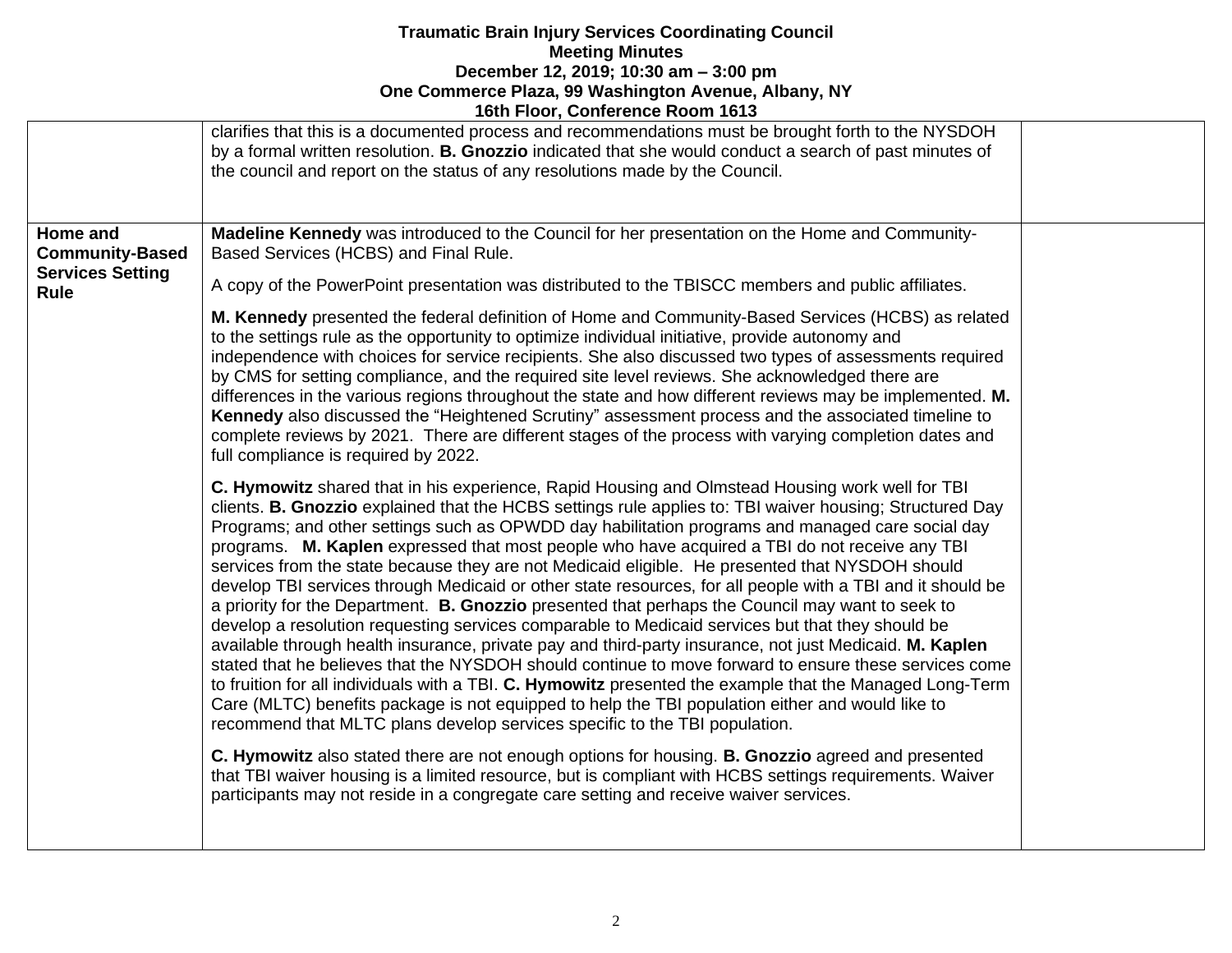|                                                                                                                          | <b>100111001, CONTEIGNCE NOONI 1013</b>                                                                                                                                                                                                                                                                                                                                                                                                                                                                                                                                                                                                                                                                                                                                                                                                                                                                                                                                                                                                                                                                                                                                                                                                                                                                                                                                                                                                                                                                                                                                                                                                                                                                                                                                                                                                                                                                                                                                                                                                                                                                                                                                                                                                                                                                                                                                                                                                                                                                                                                                                                                                                                                                                                                                                                                                                                                                                                                                                                                                                                                                                                                                                                             |                                 |
|--------------------------------------------------------------------------------------------------------------------------|---------------------------------------------------------------------------------------------------------------------------------------------------------------------------------------------------------------------------------------------------------------------------------------------------------------------------------------------------------------------------------------------------------------------------------------------------------------------------------------------------------------------------------------------------------------------------------------------------------------------------------------------------------------------------------------------------------------------------------------------------------------------------------------------------------------------------------------------------------------------------------------------------------------------------------------------------------------------------------------------------------------------------------------------------------------------------------------------------------------------------------------------------------------------------------------------------------------------------------------------------------------------------------------------------------------------------------------------------------------------------------------------------------------------------------------------------------------------------------------------------------------------------------------------------------------------------------------------------------------------------------------------------------------------------------------------------------------------------------------------------------------------------------------------------------------------------------------------------------------------------------------------------------------------------------------------------------------------------------------------------------------------------------------------------------------------------------------------------------------------------------------------------------------------------------------------------------------------------------------------------------------------------------------------------------------------------------------------------------------------------------------------------------------------------------------------------------------------------------------------------------------------------------------------------------------------------------------------------------------------------------------------------------------------------------------------------------------------------------------------------------------------------------------------------------------------------------------------------------------------------------------------------------------------------------------------------------------------------------------------------------------------------------------------------------------------------------------------------------------------------------------------------------------------------------------------------------------------|---------------------------------|
| <b>National Center on</b><br><b>Advancing Person-</b><br><b>Centered Practices</b><br>& Systems TBI<br><b>Initiative</b> | C. Hymowitz and M. Clothier presented information on the National Center on Advancing Person-<br>Centered Practices and Systems (PCP). In conjunction with the person-centered plan, they want to bring<br>attention to the differences between waiver services as related to the level of functioning of the waiver<br>participant. They presented their position that the higher functioning the person is, there are fewer<br>services available to waiver participants. This issue goes beyond just waiver services. Generally, high<br>functioning survivors with more cognitive and psychological issues face new challenges and need a<br>different set of strategies and services than survivors who are earlier in recovery or are medically or<br>physically challenged. The current suite of services is aimed at people who are earlier in recovery or who<br>are not as high functioning. M. Clothier and C. Hymowitz feel that a second set of services should be<br>introduced to provide ongoing support to people who are higher functioning TBI survivors. They would like<br>NYSDOH to adopt the new model Person-Centered-Planning (PCP) approach to address this type of<br>service provision. M. Kennedy stated NYSDOH currently has training opportunities which she will discuss<br>further with M. Clothier and C. Hymowitz. M. Kaplen stated that this is important information for the<br>NYSDOH to receive as well as for the public at large. He states it should be publicly accessible and<br>request that it be posted on the NYSDOH website. B. Gnozzio informed the Council that it will be posted<br>with the meeting minutes and will be available on the Department website. A. Juris shared that the<br>Person-Centered Planning initiative is underway. NYSDOH is in the process of creating a resource library<br>to be posted to the NYSDOH website and would like C. Hymowitz's and M. Clothier's presentation to be<br>included. C. Hymowitz and M. Clothier are working to arrange/serve as liaison(s) between the New York<br>Person-Centered Planning initiative, the National Center on Advancing Person-Centered Practices and<br>Planning and TBI survivors. They are seeking to enhance protocols and training for self-directed team<br>meetings and self-assessment practices in order to have more control over their service plans. T. Rees<br>and C. Nazaire will work with C. Hymowitz and M. Clothier on this project. A. Juris presented that<br>Public Consulting Group (PCG) and NY Alliance Learning Institute initiatives include training events for<br>person-centered plan development, training for managers and how to develop "person-centered thinking"<br>for service providers. P. Novak asked how the training could be expanded to non-Medicaid providers and<br>stakeholders. He believes this type of training should be available to all different types of care providers.<br>C. Hymowitz asked if a vote is needed to develop a workgroup for this project, M. Kaplan indicated this<br>is not required, that "he" can appoint members, and welcomed C. Hymowitz and M. Clothier to submit a<br>committee report at the next meeting. | nydohpcptraining.<br>com/events |
| <b>Break for lunch</b>                                                                                                   |                                                                                                                                                                                                                                                                                                                                                                                                                                                                                                                                                                                                                                                                                                                                                                                                                                                                                                                                                                                                                                                                                                                                                                                                                                                                                                                                                                                                                                                                                                                                                                                                                                                                                                                                                                                                                                                                                                                                                                                                                                                                                                                                                                                                                                                                                                                                                                                                                                                                                                                                                                                                                                                                                                                                                                                                                                                                                                                                                                                                                                                                                                                                                                                                                     |                                 |
| <b>Out-of-State</b><br><b>Repatriation and</b><br><b>Stakeholder</b><br><b>Planning and</b>                              | M. Kaplan welcomed representatives from the Kahrmann Advocacy Coalition (KAC) including P.<br>Kahrmann, K. Lawrence, M. Eisenhauer and S. Goldman, Esq. P. Kahrmann presented that a main<br>complaint of those with a TBI is being spoken to like a child. The second is not being heard. Each TBI<br>survivor provides their personal experience with TBI. Many hard-to-serve individuals with a TBI often are<br>placed in out-of-state facilities and repatriating home becomes a problem, almost impossible. This is due<br>in part that currently there is no repatriation plan for New York State. P. Kahrmann also suggested that<br>there is discrimination against individuals with a TBI accessing services (it is offered through the                                                                                                                                                                                                                                                                                                                                                                                                                                                                                                                                                                                                                                                                                                                                                                                                                                                                                                                                                                                                                                                                                                                                                                                                                                                                                                                                                                                                                                                                                                                                                                                                                                                                                                                                                                                                                                                                                                                                                                                                                                                                                                                                                                                                                                                                                                                                                                                                                                                                   |                                 |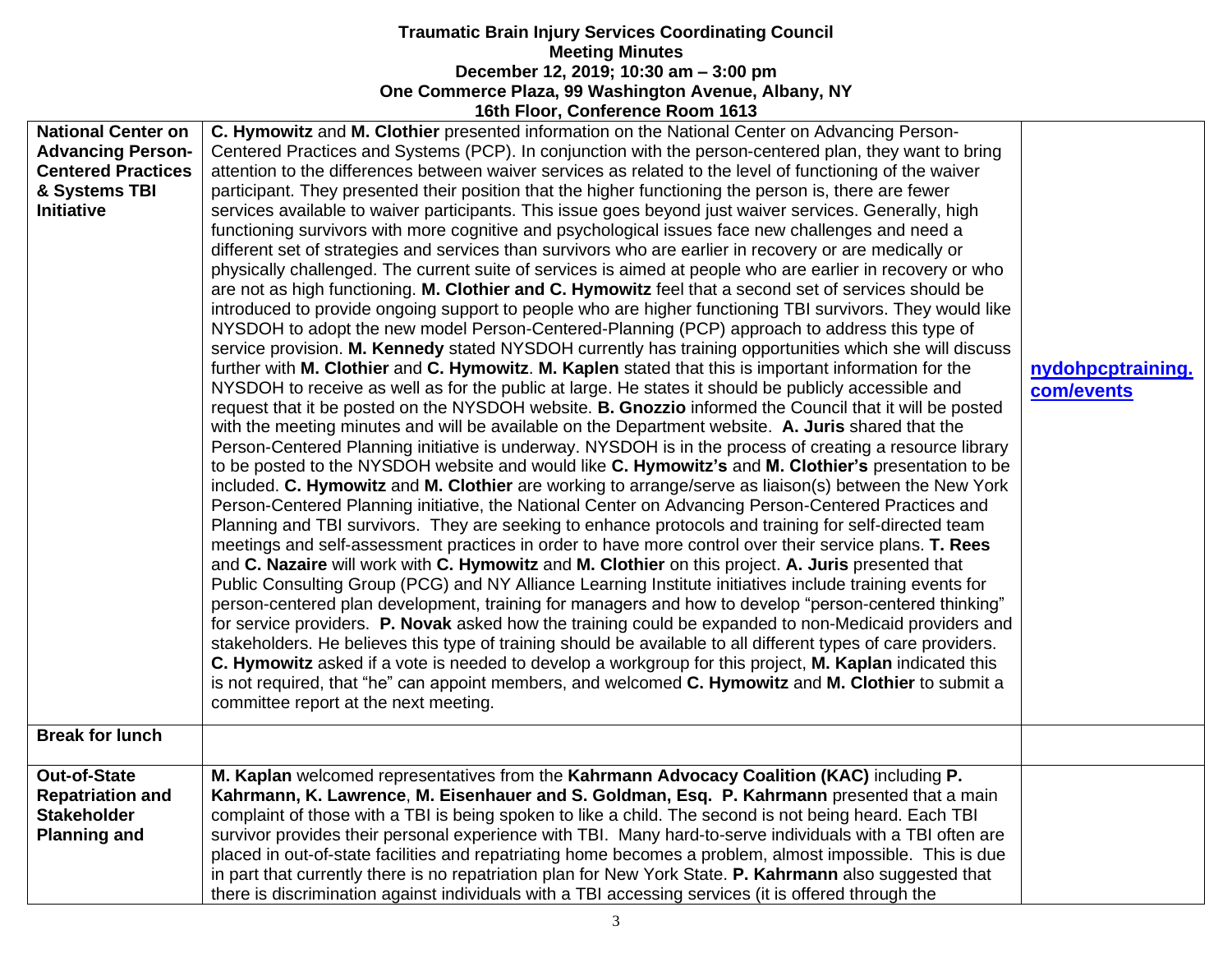|                                        | Developmental Disabilities service system but is restricted by the twenty-two (22) year old age limit<br>associated with the age of onset for the disability). S. Goldman clarified that legally the regulation is not<br>discriminatory, but individuals may be excluded from services due to the requirement. P. Kahrmann<br>stated that New York State needs to take a fresh start to address this service need. He presented that<br>multiple out-of-state facilities have an occupancy rate consisting of primarily New York State residents. In<br>some cases that enrollment is over eighty percent (80%). He stressed that these people are often<br>forgotten and are subject to poor quality of life and only maintenance care. P. Kahrmann indicated that<br>he seems to just continue to attend multiple Council meetings where the problem is discussed but no<br>action is taken. In 2018, KAC submitted a Repatriation Plan to this Committee and NYSDOH and nothing<br>happened. K. Lawrence questioned what happens to people like M. Eisenhauer's son, who has a TBI,<br>when his parents die? Who will care for them when they are left alone? M. Kaplan stated he thought a<br>written proposal was submitted to NYDOH for further discussion. <b>B. Gnozzio</b> stated that it was discussed<br>at a meeting but that no action had been taken because a formal resolution had not been submitted by<br>the TBISCC to the NYSDOH. B. Gnozzio stated she will check the records to confirm and explained that<br>the Council needs to define the service models and services it wishes to present and be clear about the<br>details they are recommending to the Department. M. Davison presented that the Council needs to<br>change the way it wants to move issues forward or nothing will ever change. He suggested that S.<br>Goldman develop a formal recommendation for the Council to consider and adopt for presentation to<br>NYSDOH. M. Kaplan indicated that the sub-committee must define its expectations considering the<br>limited resources available to meet this important need. He reminded the Council that there is no staff<br>available to dedicate to this type of initiative. M. Davison suggested the Council develop a taskforce to<br>further develop a plan. M. Kaplan responded that this would only further strain the existing resources and<br>Council members. B. Gnozzio suggested to P. Kahrmann that perhaps he could present a more defined<br>model/plan to NYSDOH, which identifies what services and resources are needed for its implementation.<br>M. Davison agreed and recommended that the workgroup present ideas which will implement change for<br>TBI survivors, and the Council will present it to NYSDOH. M. Kaplan reiterated to P. Kahrmann to lay out<br>a plan, with bullet points, and legal arguments to make a clear concise request. | <b>S. Goldman will work</b><br>with P. Kahrmann<br>and TBISCC to<br>develop a formal<br>resolution for<br><b>TBI/NHTD</b><br>Repatriation. |
|----------------------------------------|-----------------------------------------------------------------------------------------------------------------------------------------------------------------------------------------------------------------------------------------------------------------------------------------------------------------------------------------------------------------------------------------------------------------------------------------------------------------------------------------------------------------------------------------------------------------------------------------------------------------------------------------------------------------------------------------------------------------------------------------------------------------------------------------------------------------------------------------------------------------------------------------------------------------------------------------------------------------------------------------------------------------------------------------------------------------------------------------------------------------------------------------------------------------------------------------------------------------------------------------------------------------------------------------------------------------------------------------------------------------------------------------------------------------------------------------------------------------------------------------------------------------------------------------------------------------------------------------------------------------------------------------------------------------------------------------------------------------------------------------------------------------------------------------------------------------------------------------------------------------------------------------------------------------------------------------------------------------------------------------------------------------------------------------------------------------------------------------------------------------------------------------------------------------------------------------------------------------------------------------------------------------------------------------------------------------------------------------------------------------------------------------------------------------------------------------------------------------------------------------------------------------------------------------------------------------------------------------------------------------------------------------------------------------------------------------------------------------------------------------------------------------------------------------------------------------------------------------------------------------------------------------------------------------------|--------------------------------------------------------------------------------------------------------------------------------------------|
|                                        | <b>P. Kahrmann</b> suggested that it would be helpful to further educate people about the various housing and<br>service options that may be available and suggested the Council have representatives from OPWDD,<br>OTDA, Housing, and OASAS to present at future Council meetings and share their experiences.<br>B. Gnozzio opened with a PowerPoint presentation which provided historical background to address and<br>answer stakeholder questions presented by KAC. M. Kaplan stated that the information did not meet his<br>standard for presentation and stated the information was not presented in the correct format. The<br>presentation was terminated, and the Council moved on to the next item on the agenda.                                                                                                                                                                                                                                                                                                                                                                                                                                                                                                                                                                                                                                                                                                                                                                                                                                                                                                                                                                                                                                                                                                                                                                                                                                                                                                                                                                                                                                                                                                                                                                                                                                                                                                                                                                                                                                                                                                                                                                                                                                                                                                                                                                                       | <b>B. Gnozzio stated</b><br>she will submit the<br>questions with<br>answers with meeting<br>minutes.                                      |
| <b>Concussion</b><br><b>Management</b> | Current members: Dr. Bazarian, B. Feuz, C. Hymowitz, P. Novak<br>S. Casscles stated that the committee can appoint members and make recommendations such as public<br>awareness, academic research, and development outreach; members agreed that meetings could be<br>done electronically. Formal meeting minutes do not need to be maintained, but meeting discussions                                                                                                                                                                                                                                                                                                                                                                                                                                                                                                                                                                                                                                                                                                                                                                                                                                                                                                                                                                                                                                                                                                                                                                                                                                                                                                                                                                                                                                                                                                                                                                                                                                                                                                                                                                                                                                                                                                                                                                                                                                                                                                                                                                                                                                                                                                                                                                                                                                                                                                                                              | Dr. Bazarian will<br>forward Emily Childs'<br>information to DOH.                                                                          |